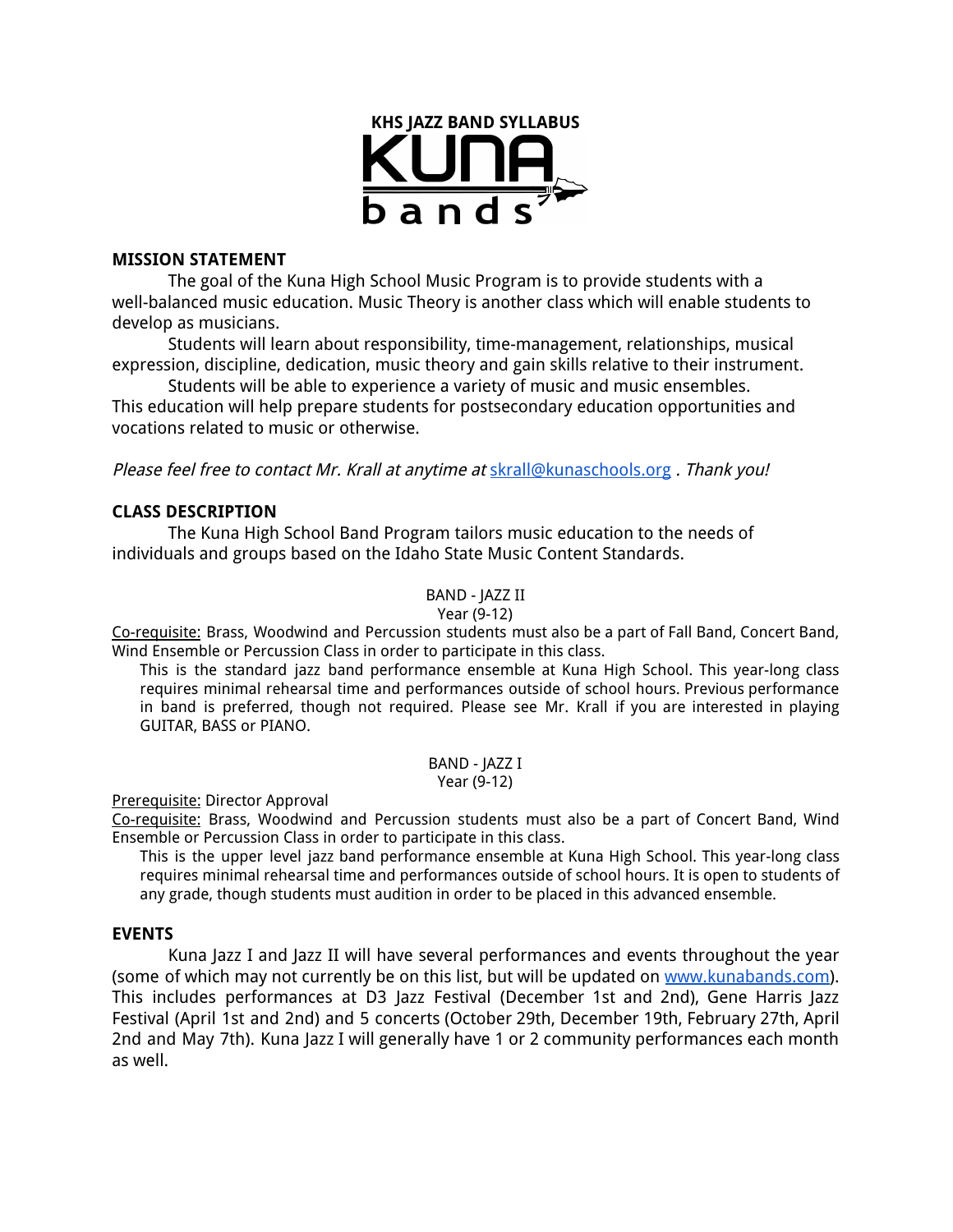### **GRADING**

Grades for each class within the Kuna High School Music Program are based on achievement, homework, participation, attendance and classwork. Grades are based around a points system where more crucial aspects of the course receive more points. Late work is subject to lose half the value of the original assignment. Students with special needs will be assisted in every way possible.

## **KUNA HIGH SCHOOL/TARDY POLICY**

The Kuna High School Band Program fully supports KHS policies as per the 2019-20 Student Handbook.

A student is marked tardy if they are not physically in the classroom when the tardy bell rings. A student is marked tardy for the first twenty minutes of the class period. After twenty minutes students are marked absent. Tardy consequences are as follows:

- Students are to come in quietly without disruption and get to work.
- When a student reaches their sixth tardy they will be assigned mandatory intervention to make up lost seat time. Failure to attend results is an automatic referral to the office where the student will receive consequences from their Dean of Students
- Extra time will NOT be given for bell-ringers, tests, quizzes or classwork missed due to unexcused tardies.

### **INSTRUMENT USAGE**

Kuna High School is fortunate to have instruments for students to use. Students are encouraged to purchase their own instruments. Students interested in using school instruments for the duration of the school year are encouraged to contribute to the upkeep of the instrument by way of a yearly fee of 40 dollars paid to the high school office or by taking the instrument to a music store for cleaning and repair themselves. These funds will offset SOME of the costs associated with the upkeep and cleaning of instruments.

### **PRIVATE LESSONS**

Individual private music lessons are not required in order to participate in the Kuna High School Band Program, though it is STRONGLY encouraged. Private lessons will help students gain the skills and knowledge in order to be even more successful in the program. Consult [www.kunabands.com](http://www.kunabands.com/) for a list and more information on private lessons.

## **STUDENT CONDUCT**

The Kuna High School Band Program has a tradition and reputation of being respectful, classy and professional. The more that members of the Kuna High School Band Program act professionally, the more this program will continue to achieve and grow.

As members of the Kuna High School Band Program, students are required to maintain appropriate conduct during class, rehearsals and at other events. Cell phones are to be kept out of sight during rehearsals. Students constantly represent Kuna High School, their peers and staff members. This provides a great opportunity to show others the outstanding nature of the Kuna High School Band Program.

Student conduct that is detrimental to the program will be addressed by the director and could lead to dismissal from the program. This can include, but is not limited to: breaking school rules, bullying, harassment, horseplay, language and excessive displays of affection. While traveling, students are financially and legally responsible for any and all damages that occur to hotel rooms, facilities, equipment, etc,. Students engaged in activities detrimental to the program are immediately removed from the Kuna High School Band Program. If such activity occurs on a trip, the student will be sent home at their own expense and will no longer be the responsibility of the Kuna High School Band Program.